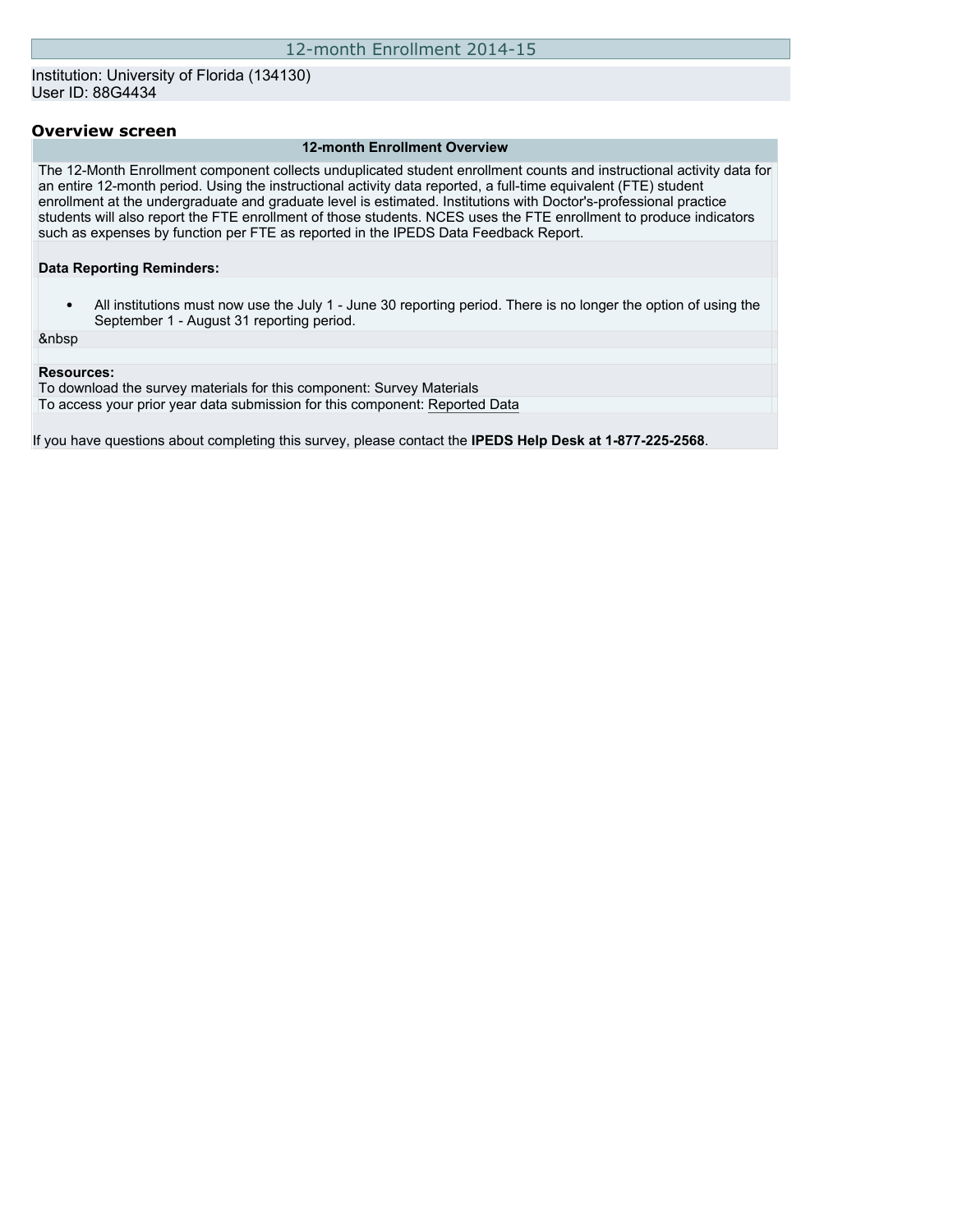# **Undergraduate Instructional Activity Type**

**Undergraduate instructional activity data in Part B may be reported in units of contact hours or credit hours.**

**Which instructional activity units will you use to report undergraduate instructional activity?**

**Please note that any graduate level instructional activity must be reported in credit hours.**

- **O** Contact hours
- **O** Credit hours

O Both contact and credit hours (some undergraduate programs measured in contact hours and some measured in credit hours)

**You may use the space below to provide context for the data you've reported above.**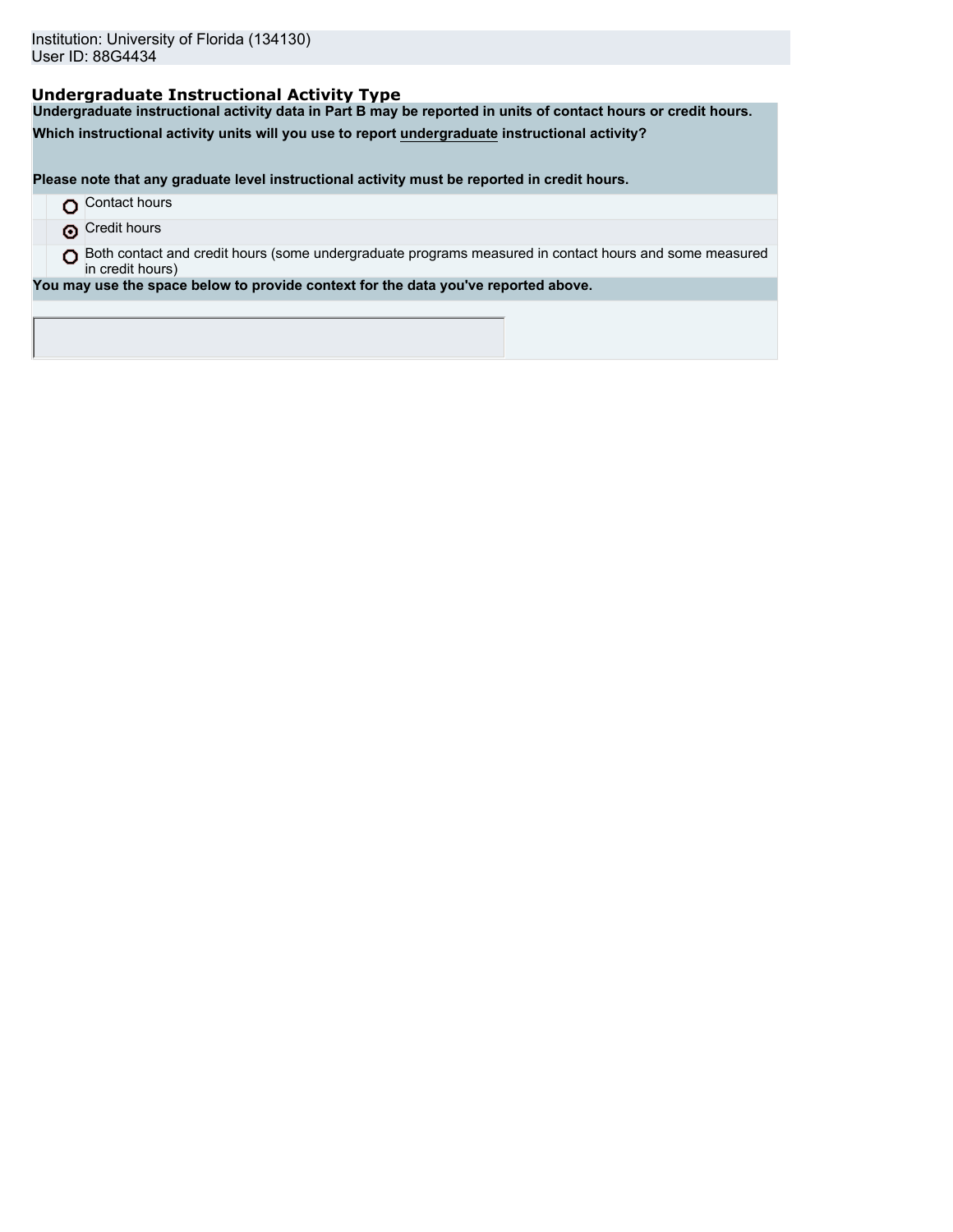## **Part A - Unduplicated Count**

## **12-month Unduplicated Count by Race/Ethnicity and Gender**

```
July 1, 2013 - June 30, 2014
```
**Race/Ethnicity Reporting Reminder:**

•**Report Hispanic/Latino individuals of any race as Hispanic/Latino**

•**Report race for non-Hispanic/Latino individuals only**

•**Even though Teacher Preparation certificate programs may require a bachelor's degree for admission, they are**

**considered subbaccalaureate undergraduate programs, and students in these programs are undergraduate students.**

## **Graduate Student Reporting Reminder:**

•**Report all postbaccalaureate degree and certificate students as graduate students, including any doctor's-professional practice students (formerly first-professional)**

| <b>Men</b>                                |                        |                      |
|-------------------------------------------|------------------------|----------------------|
| Students enrolled for credit              | Undergraduate students | Graduate<br>students |
| Nonresident alien                         | 348                    | 2,675                |
| Hispanic/Latino                           | 3,050                  | 803                  |
| American Indian or Alaska Native          | 50                     | 31                   |
| Asian                                     | 1,322                  | 521                  |
| <b>Black or African American</b>          | 1,009                  | 392                  |
| Native Hawaiian or Other Pacific Islander | 76                     | 13                   |
| White                                     | 9,911                  | 4,624                |
| Two or more races                         | 409                    | 85                   |
| Race and ethnicity unknown                | 522                    | 418                  |
| <b>Total men</b>                          | 16,697                 | 9,562                |
| Total men prior year                      | 16,291                 | 9,916                |

| <b>Women</b>                                                                                                                                  |                        |                      |
|-----------------------------------------------------------------------------------------------------------------------------------------------|------------------------|----------------------|
| Students enrolled for credit                                                                                                                  | Undergraduate students | Graduate<br>students |
| Nonresident alien                                                                                                                             | 310                    | 1,879                |
| Hispanic/Latino                                                                                                                               | 3,927                  | 1,043                |
| American Indian or Alaska Native                                                                                                              | 52                     | 40                   |
| Asian                                                                                                                                         | 1,389                  | 674                  |
| <b>Black or African American</b>                                                                                                              | 1,782                  | 707                  |
| Native Hawaiian or Other Pacific Islander                                                                                                     | 164                    | 20                   |
| White                                                                                                                                         | 11,227                 | 5,850                |
| Two or more races                                                                                                                             | 601                    | 116                  |
| Race and ethnicity unknown                                                                                                                    | 582                    | 381                  |
| <b>Total women</b>                                                                                                                            | 20,034                 | 10,710               |
| Total women prior year                                                                                                                        | 19,604                 | 10,831               |
| <b>Grand total (2013-14)</b>                                                                                                                  | 36,731                 | 20,272               |
| Prior year data:                                                                                                                              |                        |                      |
| Unduplicated headcount (2012-13)                                                                                                              | 35,895                 | 20,747               |
| ω<br>Total enrollment Fall 2013<br>NOTE: Grand total (2013-14) calculated above is expected to be greater than<br>Total enrollment Fall 2013. | 33,168                 | 16,710               |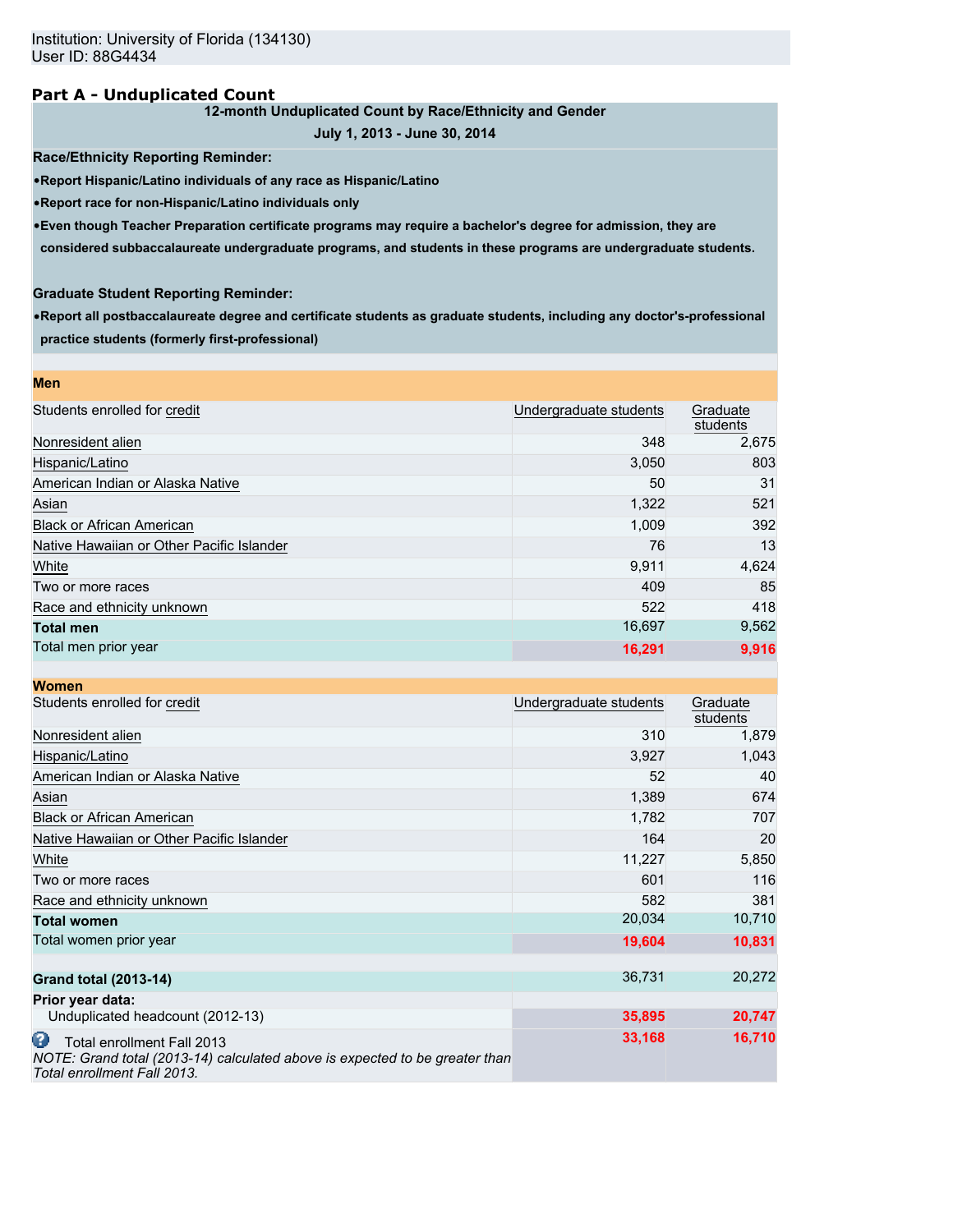# **Part B - Instructional Activity**

**12-month Instructional Activity July 1, 2013 - June 30, 2014**

**Instructional Activity Reporting Reminder:**

•**Instructional activity is used to calculate an IPEDS FTE based on the institution's reported calendar system.**

•**Graduate credit hour activity should not include any doctor's–professional practice activity, the total of those students'**

**FTE is entered separately instead.**

**FTE Reporting Reminder:**

•**Institutions need not report their own calculations of undergraduate or graduate FTE unless IPEDS FTE calculations would be misleading for comparison purposes among all IPEDS reporting institutions.**

|                                                                                                                                                                                                                                                                                                                                                                        |                                  |                                     | 2013-14 total<br>activity | Prior year<br>data        |
|------------------------------------------------------------------------------------------------------------------------------------------------------------------------------------------------------------------------------------------------------------------------------------------------------------------------------------------------------------------------|----------------------------------|-------------------------------------|---------------------------|---------------------------|
| <b>Instructional Activity</b>                                                                                                                                                                                                                                                                                                                                          |                                  |                                     |                           |                           |
| Undergraduate level:                                                                                                                                                                                                                                                                                                                                                   |                                  |                                     |                           |                           |
| Credit hour activity                                                                                                                                                                                                                                                                                                                                                   |                                  |                                     | 975,034                   | 964,178                   |
| <b>Graduate level:</b>                                                                                                                                                                                                                                                                                                                                                 |                                  |                                     |                           |                           |
| Credit hour activity<br>(Do not include doctor's-professional practice instructional activity here; the total FTE of<br>those students should be entered separately below)                                                                                                                                                                                             |                                  |                                     | 261,082                   | 269,240                   |
| <b>Full-Time Equivalent (FTE) of Students</b>                                                                                                                                                                                                                                                                                                                          |                                  |                                     |                           |                           |
| Doctor's-professional practice level:                                                                                                                                                                                                                                                                                                                                  |                                  |                                     |                           |                           |
| Doctor's-professional practice FTE student estimate                                                                                                                                                                                                                                                                                                                    |                                  |                                     | 4.104                     | 4,200                     |
| Calendar system (as reported on the prior year IC Header survey component):                                                                                                                                                                                                                                                                                            |                                  |                                     |                           | <b>Semester</b>           |
| If the IPEDS calculated FTE estimates below are not reasonable, AND you have reported the correct instructional<br>activity hours above, enter your best FTE estimate in the "Institution reported FTE" column below and save the page.<br>This option should be used ONLY if the calculated estimate is not reasonable for your institution and IPEDS<br>comparisons. |                                  |                                     |                           |                           |
|                                                                                                                                                                                                                                                                                                                                                                        |                                  |                                     |                           |                           |
| Please provide your best estimate of undergraduate and graduate FTE for the 12-month reporting period only if the<br>calculated FTE estimate below is not reasonable for IPEDS comparision purposes:                                                                                                                                                                   |                                  |                                     |                           |                           |
|                                                                                                                                                                                                                                                                                                                                                                        | <b>Calculated FTE</b><br>2013-14 | Institution reported<br>FTE 2013-14 |                           | Prior year FTE<br>2012-13 |
| Undergraduate student FTE                                                                                                                                                                                                                                                                                                                                              | 32,501                           |                                     | 32,501                    | 32,139                    |
| Graduate student FTE<br>(excluding doctor's-professional practice student FTE)                                                                                                                                                                                                                                                                                         | 10,878                           |                                     | 10.878                    | 11,218                    |
| Doctor's-professional practice student FTE                                                                                                                                                                                                                                                                                                                             |                                  |                                     | 4,104                     | 4,200                     |
| Total FTE student enrollment                                                                                                                                                                                                                                                                                                                                           |                                  |                                     | 47,483                    | 47,557                    |
|                                                                                                                                                                                                                                                                                                                                                                        |                                  |                                     |                           |                           |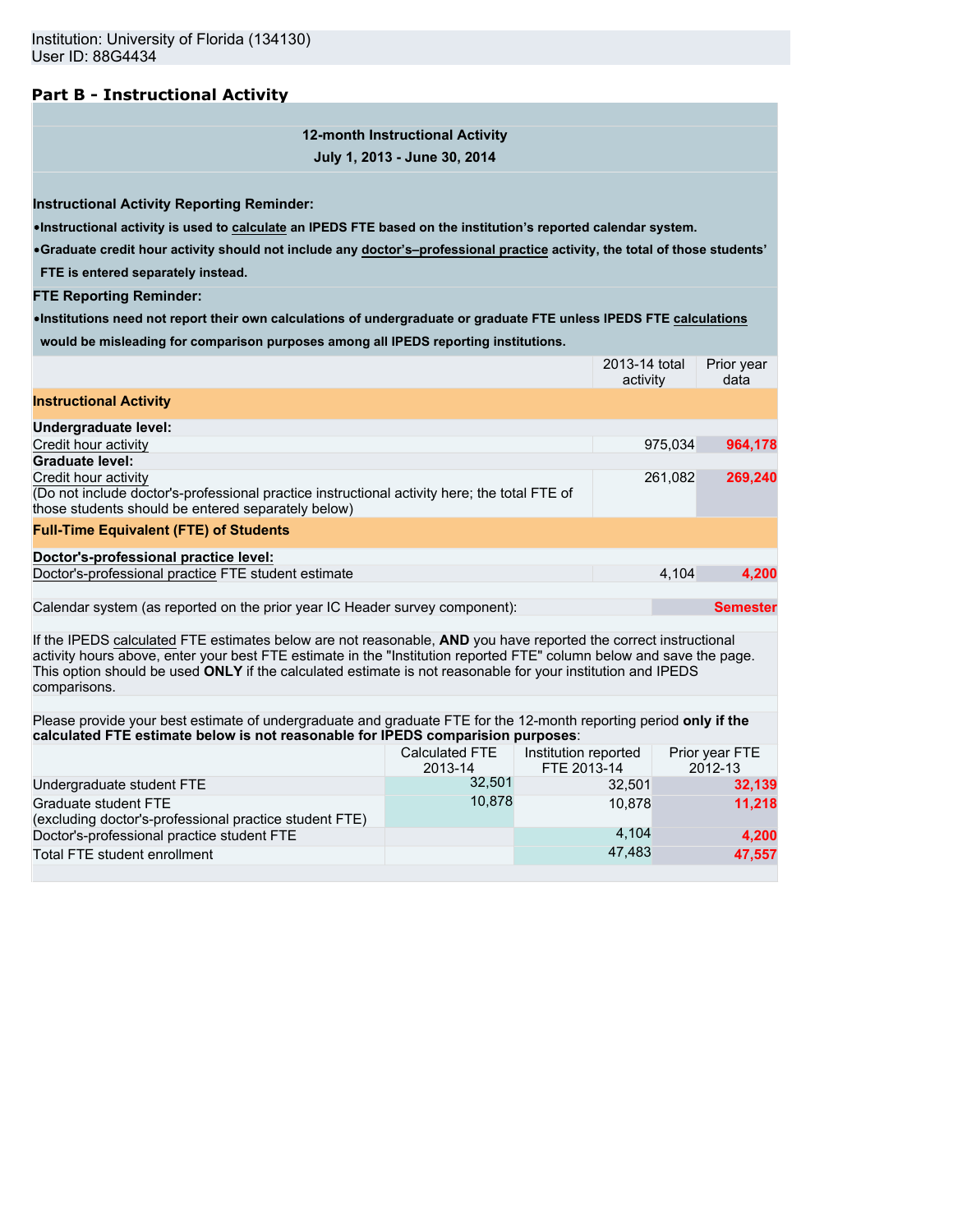# **Prepared by**

| This survey component was prepared by:                    |                          |                   |
|-----------------------------------------------------------|--------------------------|-------------------|
| <b>O</b> Keyholder                                        | SFA Contact              | <b>HR Contact</b> |
| Finance Contact                                           | Academic Library Contact | Other             |
| Name: Marie Zeglen                                        |                          |                   |
| Email: zeglenm@ufl.edu                                    |                          |                   |
|                                                           |                          |                   |
| How long did it take to prepare this<br>survey component? | 6hours                   | minutes           |
|                                                           |                          |                   |

The name of the preparer is being collected so that we can follow up with the appropriate person in the event that there are questions concerning the data. The Keyholder will be copied on all email correspondence to other preparers. The time it took to prepare this component is being collected so that we can continue to improve our estimate of the reporting burden associated with IPEDS. Please include in your estimate the time it took for you to review instructions, query and search data sources, complete and review the component, and submit the data through the Data Collection System.

Thank you for your assistance.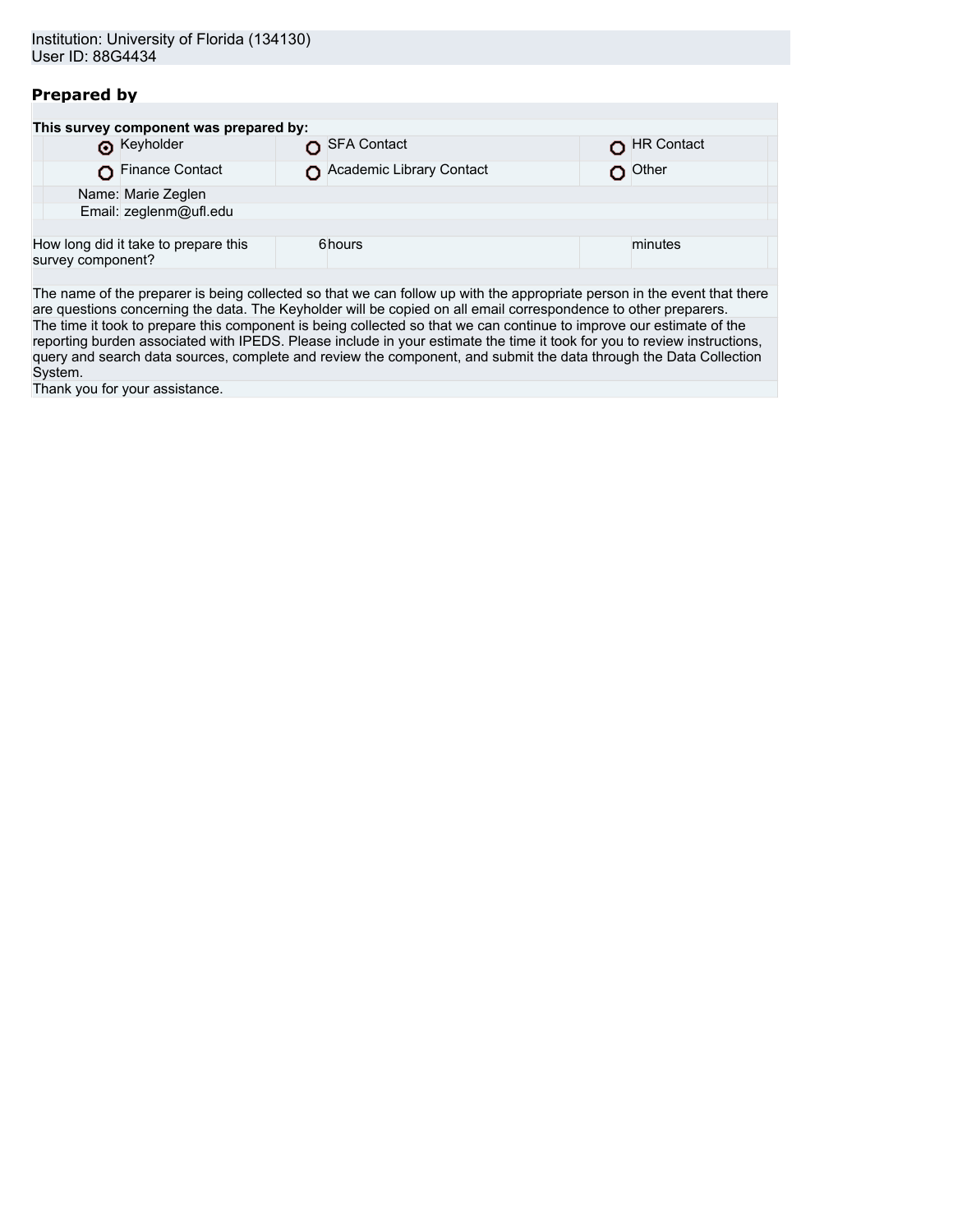#### **Summary screen**

# **12-Month Enrollment Component Summary**

IPEDS collects important information regarding your institution. All data reported in IPEDS survey components become available in the IPEDS Data Center and appear as aggregated data in various Department of Education reports. Additionally, some of the reported data appears specifically for your institution through the College Navigator website and is included in your institution's Data Feedback Report (DFR). The purpose of this summary is to provide you an opportunity to view some of the data that, when accepted through the IPEDS quality control process, will appear on the College Navigator website and/or your DFR. College Navigator is updated approximately three months after the data collection period closes and Data Feedback Reports will be available through the [Data Center](http://nces.ed.gov/ipeds/datacenter/) and sent to your institution's CEO in November 2015.

Please review your data for accuracy. If you have questions about the data displayed below after reviewing the data reported on the survey screens, please contact the IPEDS Help Desk at: 1-877-225-2568 or ipedshelp@rti.org.

|                                                              | 12-Month Unduplicated Headcount and Full-Time Equivalent Students |        |
|--------------------------------------------------------------|-------------------------------------------------------------------|--------|
| Total 12-month unduplicated headcount                        |                                                                   | 57,003 |
|                                                              | Undergraduate student unduplicated headcount                      | 36,731 |
|                                                              | Graduate student unduplicated headcount                           | 20,272 |
|                                                              |                                                                   |        |
| Total 12-month full-time equivalent (FTE) student enrollment |                                                                   | 47,483 |
|                                                              | Undergraduate student FTE                                         | 32,501 |
|                                                              | Graduate student FTE                                              | 10,878 |
|                                                              | Doctor's-professional practice FTE                                | 4,104  |